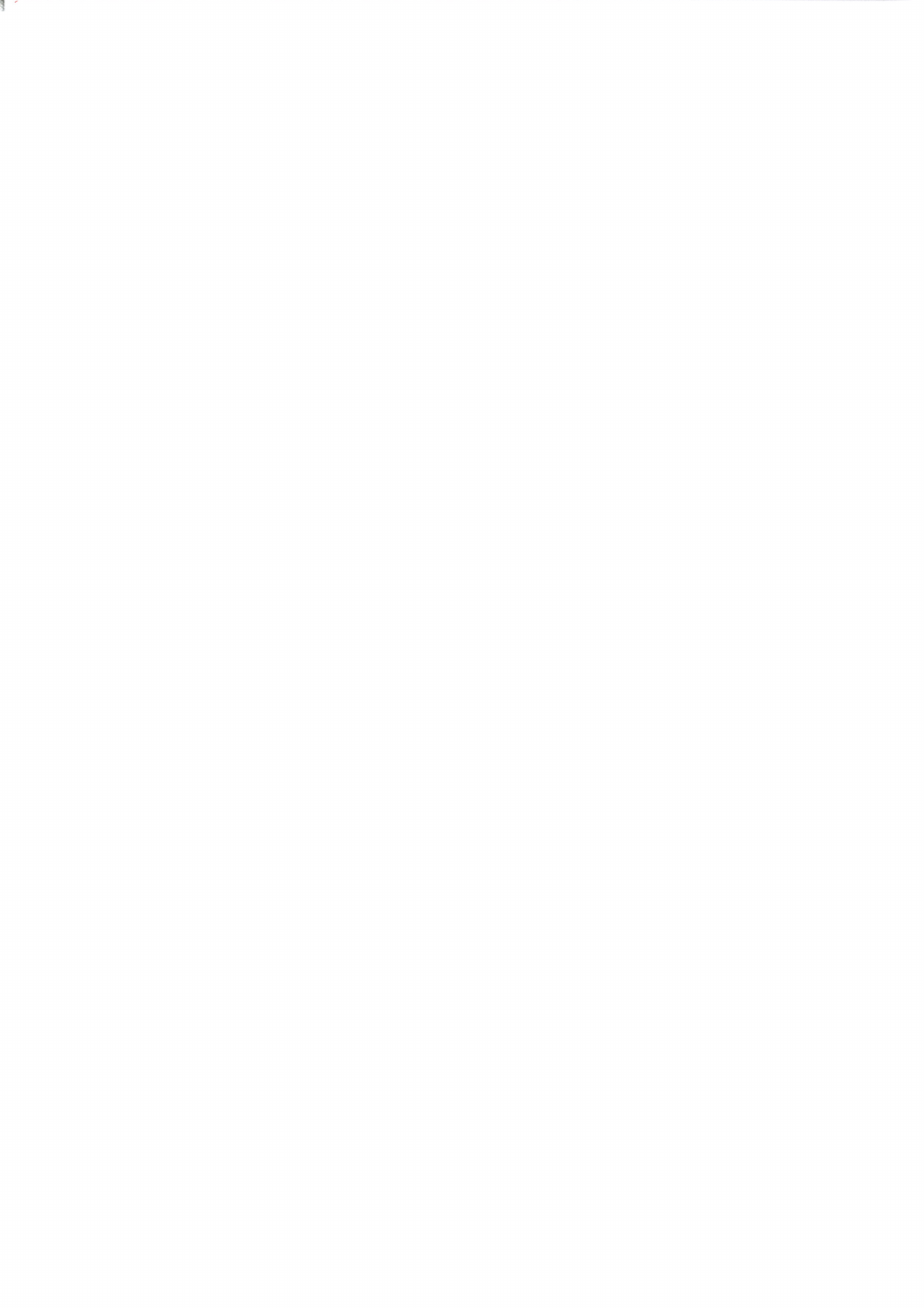## **Impact of Water Chemistry Transients on Pitting and Stress Corrosion Cracking of a Steam Turbine Disc Steel**

Alan Turnbull and Shengqi Zhou Engineering and Process Control Division

## **ABSTRACT**

The impact of environmental transients on pitting and stress corrosion cracking of a steam turbine disc steel has been evaluated. The testing represents an attempt to simulate the water chemistry aspects of two-shifting in power plant but with the specimens held under constant stress. With aerated pure water off-load and deaerated  $300$  ppb Cl<sup>-</sup> + 300 ppb SO<sub>4</sub><sup>2-</sup> solution on-load, enhanced pit and stress corrosion crack development compared with continuous on-load or off-load exposure was observed. The key factor is considered to be sustainment of an electrochemical driving force for pitting and stress corrosion cracking on-load despite the absence of oxygen.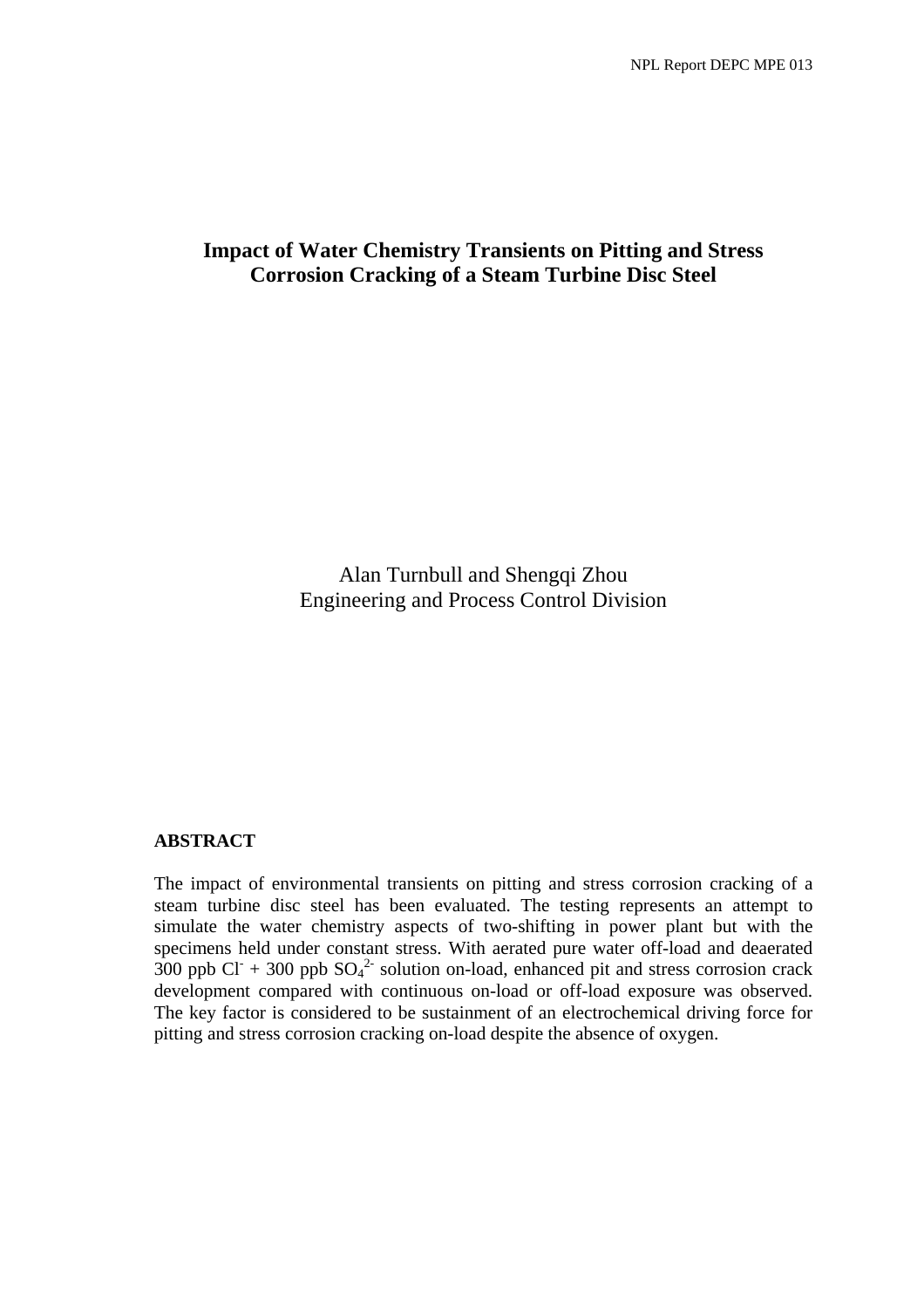## © Crown copyright 2005 Reproduced with the permission of the Controller of HMSO and Queen's Printer for Scotland

## ISSN 1744-0262

## National Physical Laboratory Hampton Road, Teddington, Middlesex, TW11 0LW

Extracts from this report may be reproduced provided the source is acknowledged and the extract is not taken out of context.

.

We gratefully acknowledge the financial support of the UK Department of Trade and Industry (National Measurement System Policy Unit)

Approved on behalf of the Managing Director, NPL, by Dr M G Gee, Knowledge Leader, Materials Performance Team authorised by Director, Engineering and Process Control Division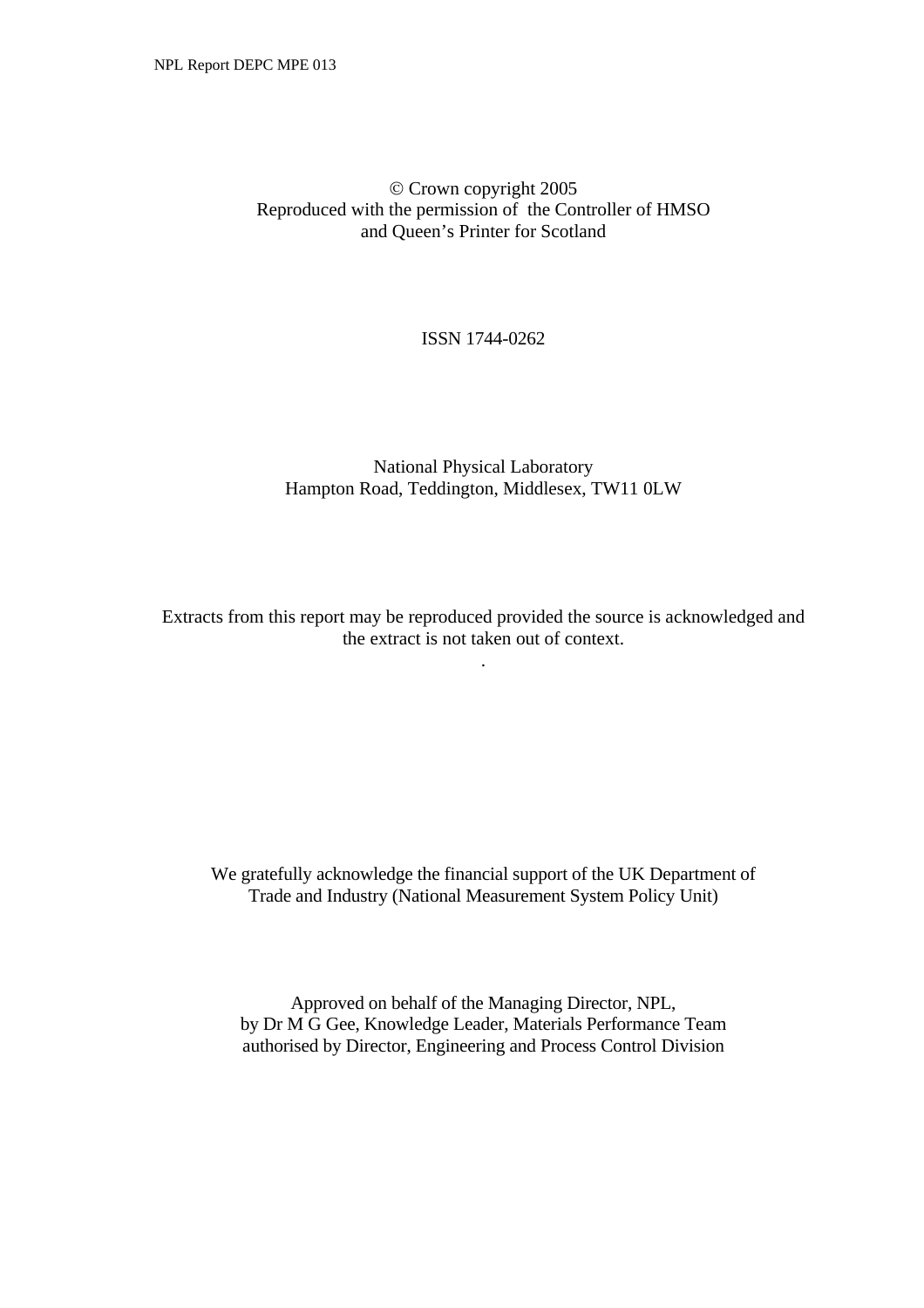# **CONTENTS**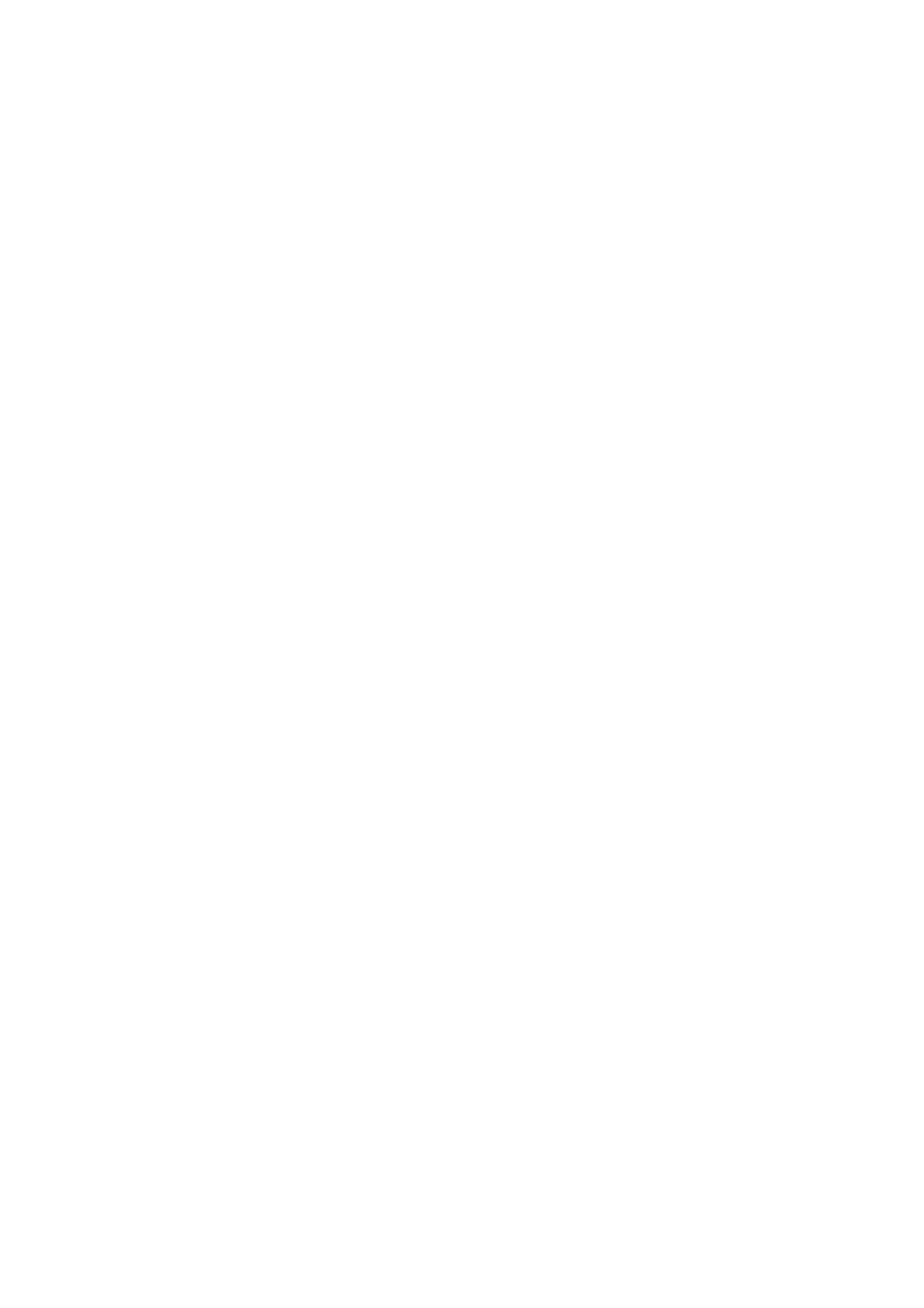## <span id="page-6-0"></span>**INTRODUCTION**

For economic reasons, the UK power industry is now operating its 500 MW coal-fired plants on a two-shift cycle in which the turbines are on-load for 16 hours per day and off-load overnight and at weekends. The concern with 'two-shifting' is the impact on environment assisted cracking of the associated transients in stress, water chemistry and temperature<sup>1</sup>. On-load, with well-controlled water chemistry, the condensate on the low-pressure turbines will be free of oxygen with chloride and sulphate levels both up to about 300 ppb. The temperature below which condensation occurs will be about 90 °C. Off-load, the condensate would essentially be pure water but aerated unless there is nitrogen blanketing. The temperature would be about 70 °C but falling to 20 °C for a weekend shut down. The stress off-load would be zero.

Ideally, to fully simulate two-shifting in laboratory testing, the combined influence of transient stress and water chemistry would be evaluated but there are technical difficulties in synchronising the changes in the stress, temperature, oxygen and anion (chloride and sulphate) concentrations. Hence, a separate study was undertaken of the effect of transient stress under constant environmental exposure conditions using fracture mechanics specimens<sup>2</sup>. Here, we have focused on assessing the impact of environmental transients for plain tensile specimens under constant load.

## **EXPERIMENTAL**

#### **Material**

The material used in this work was a disc steel (3% NiCrMoV), cut from an ex-service steam turbine disc supplied by PowerGen. The chemical composition is listed in Table 1.

| <b>Table 1.</b> Chemical composition of the 3% NiCrMoV disc steel (mass %) |  |  |  |  |  |
|----------------------------------------------------------------------------|--|--|--|--|--|
|----------------------------------------------------------------------------|--|--|--|--|--|

|                                                                                                                              |  | $\mid$ Mn $\mid$ P $\mid$ S $\mid$ Cr $\mid$ Mo $\mid$ i |  | Ni |  |  |
|------------------------------------------------------------------------------------------------------------------------------|--|----------------------------------------------------------|--|----|--|--|
| $\vert 0.30 \vert 0.28 \vert 0.45 \vert 0.017 \vert 0.013 \vert 0.69 \vert 0.27 \vert 2.89 \vert 0.091 \vert 0.21 \vert$ bal |  |                                                          |  |    |  |  |

#### **Specimens**

Self-loaded cylindrical specimens of the disc steel were manufactured according to ASTM  $E8<sup>3</sup>$  with the longitudinal axis perpendicular to the radius of the turbine disc. The overall length was 100.0 mm, the shoulder diameter 16.0 mm, the gauge length 25.4 mm and the diameter 6.4 mm. The specimen and the loading frame are described in detail elsewhere<sup>4</sup>. To avoid galvanic corrosion, the loading frames and the nuts were also made of the disc steel. The specimen surface was dry ground using P2400 grinding paper (1200 SiC grit finish). The surface profile<sup>4</sup> was measured using a laser profilometer. Measurements were made at twenty locations on two specimens. The length of profile for each individual measurement was 5 mm. The arithmetical mean deviation of the assessed profile,  $R_a$ , was  $0.12 \pm 0.02 \mu$ m. The corresponding maximum height of the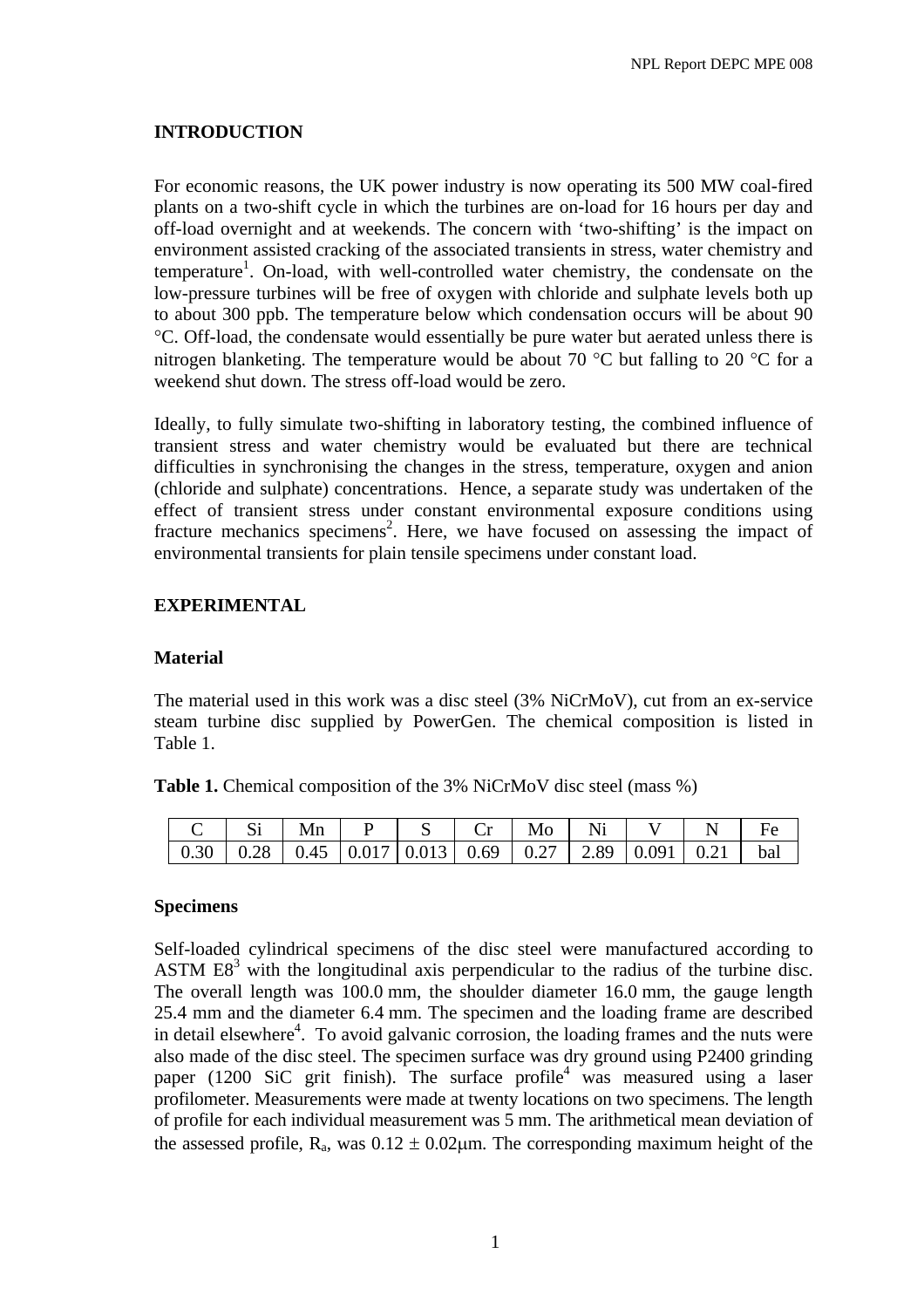<span id="page-7-0"></span>profile,  $R_z$ , was  $0.66 \pm 0.10$  μm. The final grinding direction, and hence any grinding marks, were parallel to the length of the specimen.

16 specimens self-loaded to 50%, 70% and 90%  $\sigma_{0.2}$  were tested.

## **Stress relief**

To avoid an uncontrolled influence of residual stress resulting from machining or from grinding, all specimens, after final grinding, were stress-relieved in vacuum for 2 hours at 625 °C. The mechanical properties at ambient temperature and at the test temperature are listed in Table 2. The data were the average of three tests under each condition.

| Condition       | т                     | E           | $\sigma_{0.2}$ | <b>UTS</b>   | Elongation |
|-----------------|-----------------------|-------------|----------------|--------------|------------|
|                 | $\mathcal{C}^{\circ}$ | /GPa        | /MPa           | /MPa         | $/ \%$     |
| As received     | 23                    | $208 \pm 2$ | $747 \pm 9$    | $882 \pm 5$  | $23 \pm 1$ |
| Stress relieved | 23                    | $206 \pm 1$ | $734 \pm 4$    | $870 \pm 2$  | $20 \pm 0$ |
| Stress relieved | 90                    | $210 \pm 4$ | $705 \pm 4$    | $827 \pm 13$ | $20 \pm 0$ |

**Table 2.** Mechanical properties of the disc steel (mass %)

It can be seen that the stress relief had no effect on the mechanical properties. Since the specimens were cut from an ex-service disc, there was a concern that the mechanical properties might vary at the different locations of the disc. Therefore, the hardness of the steel was measured on ten randomly selected specimens. There was no significant variation in the hardness measured; the average value being 28.5 (Rockwell C), with a standard deviation of 1.5.

## **Water chemistry**

Daily changes of water chemistry and temperature required a level of resource and/or instrumentation that was untenable. For this reason, we have explored the effect of environmental transients by maintaining the solution chemistry under simulated on-load conditions during weekdays and switched to off-load conditions over the weekend. This was not ideal but will provide insight as to the impact of excursions.

Thus the exposure conditions were as follows:

On-load: Deaerated 300 ppb Cl<sup>+</sup> + 300 ppb  $SO_4^2$ <sup>-</sup> solutions at 90 °C for 104 hours

Off-load: Aerated pure water at 70°C for 64 hours

The transition from on-load to off-load conditions was achieved by pumping aerated pure water through the four test cells at a flow rate of 11 litre/hour. The temperature was gradually reduced from 90 °C to 70 °C over 2 hours. The oxygen concentration and the solution conductivity were monitored during the transition and indicated that the conductivity reached 0.9  $\mu$ S/cm (the value for aerated water) in 2 hours. The oxygen concentration also reached the equilibrium concentration (3.6 ppm) within 2 hours.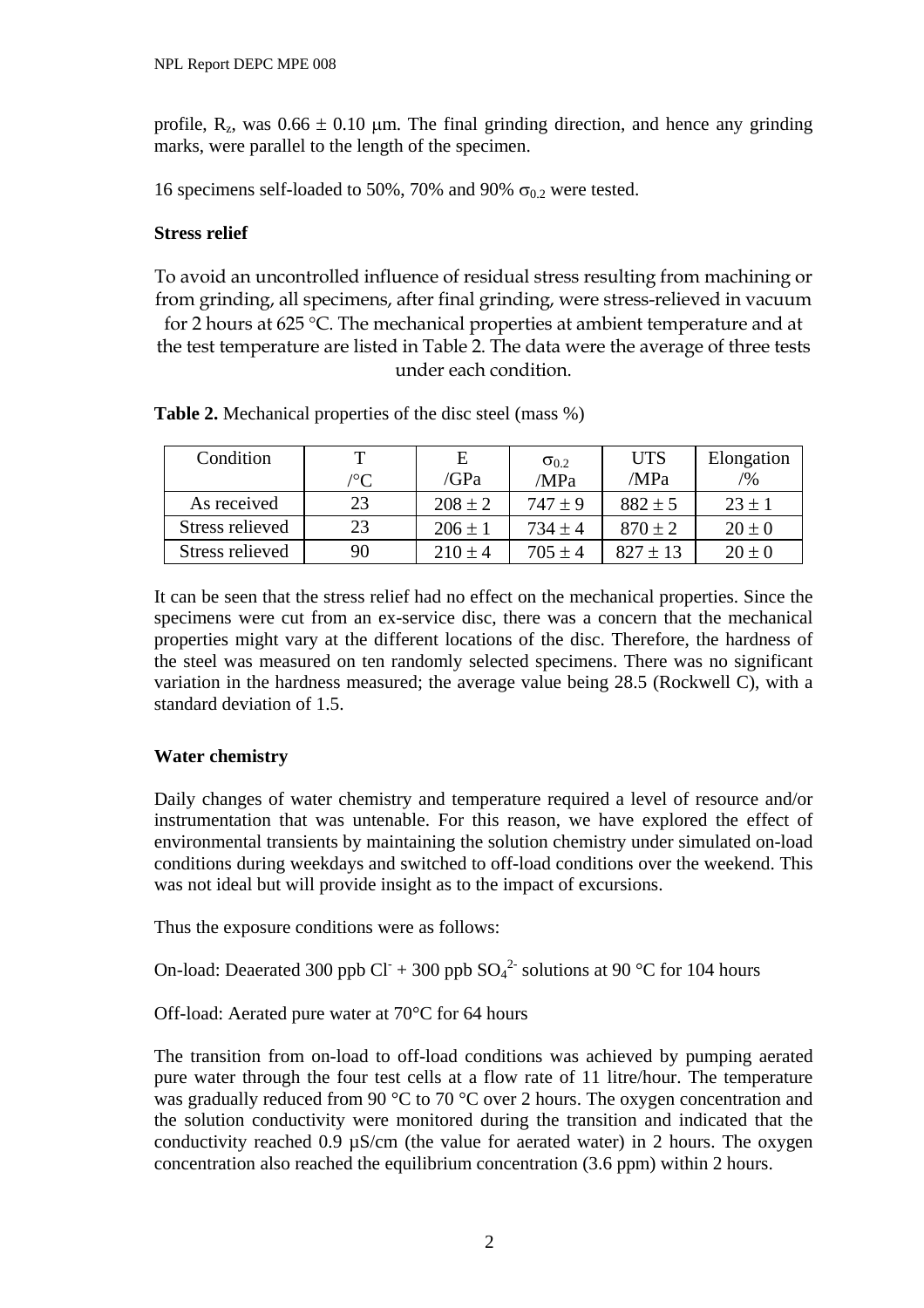<span id="page-8-0"></span>To reverse the process back to on-load conditions, the pure water in the test cells was deaerated with  $N_2$  at a rate of 200 ml/min for one hour before pre-deaerated 300 ppb Cl<sup>-</sup>  $+$  300 ppb SO<sub>4</sub><sup>2</sup> solutions from a reservoir was passed through at a flow rate of 11 litre/hour. This was necessary to minimise an uncontrolled combination of oxygen and anion-containing solution. Typically the oxygen concentration was below 30 ppb in 3 hours, 10 ppb in 7 hours and 1 ppb after 14 hours (see below). The temperature increased gradually to 90 °C in about 30 minutes after the introduction of the deaerated solution to the cell.

The test set up in Figure 1 gives an indication of this cell arrangement though not all features are shown. A magnetic stirrer is located in each cell and essentially determines the local flow rate at the specimens.

In a separate set of tests, measurements were made using a very similar arrangement with specimens stressed up to 90%  $\sigma_{0.2}$  but in a constant environment of deaerated 300 ppb  $\text{CI}^+$  + 300 ppb SO<sub>4</sub><sup>2</sup> solutions at 90 °C.



**Figure 1**. Arrangement of four test cells for cyclic water chemistry; the reservoir with deaerated 300 ppb Cl<sup>-</sup> + 300 ppb  $SO_4^2$ <sup>-</sup> is out of shot.

#### **RESULTS AND DISCUSSION**

#### **Corrosion potential**

The four cells containing the specimens were arranged in series and there was some concern that the later cells might exhibit a different response. In practice, the flow rate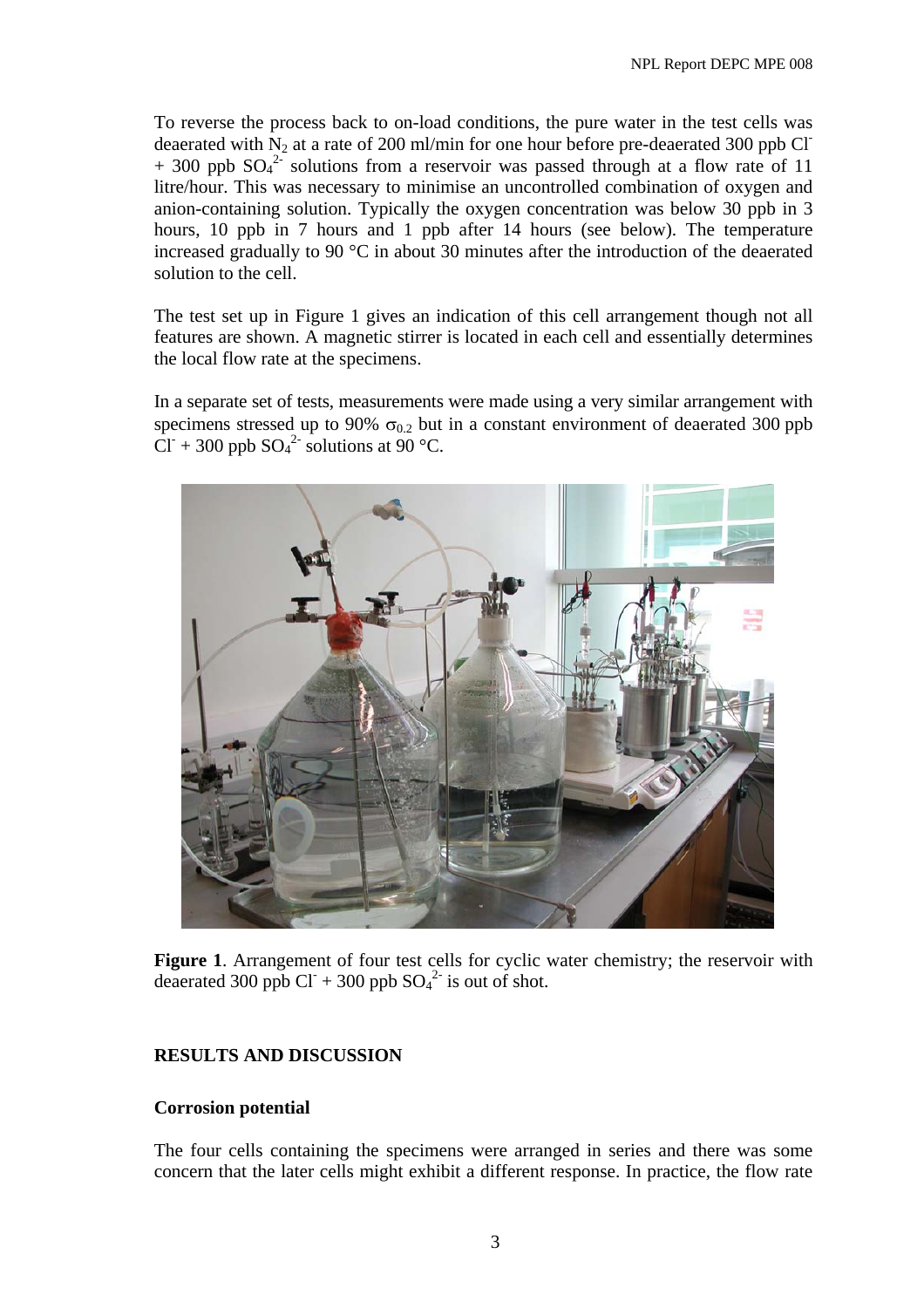was such that no difference in the corrosion potential for the different cells could be identified as indicated in Figure 2, showing the transition from off-load to on-load conditions. This was true also for the transition from on-load to off-load water chemistry.

A key observation was that the rate of the change in the corrosion potential decreased with the number of cycles, despite similar rates of change of the oxygen concentration in each cycle, taking more than 60 hours to restore the original value after 17 excursion cycles (Figure 3).

This slow change reflects formation of a film off-load in aerated solution which is only slowly dissolved. Also, cathodic reduction of the film will provide some stimulus for a higher potential. This slow change in potential may be accentuated by daily cycling of the solution chemistry, more typical of service conditions.

The change in the corrosion potential and the oxygen concentration during the transition from on-load to off-load is shown in Figure 4. It can be seen that the oxygen and the corrosion potential reached a stable value relatively quickly. In contrast to the impact of the number of water chemistry cycles on the transition from off-load to on-load, there is little sensitivity when the reverse situation is considered as shown in Figure 5.



**Figure 2**. Change in the corrosion potential of the turbine disc steel during the transition from off-load to on- load environmental conditions, showing that the cell position in the circulation line does not have a significant effect on the corrosion potential.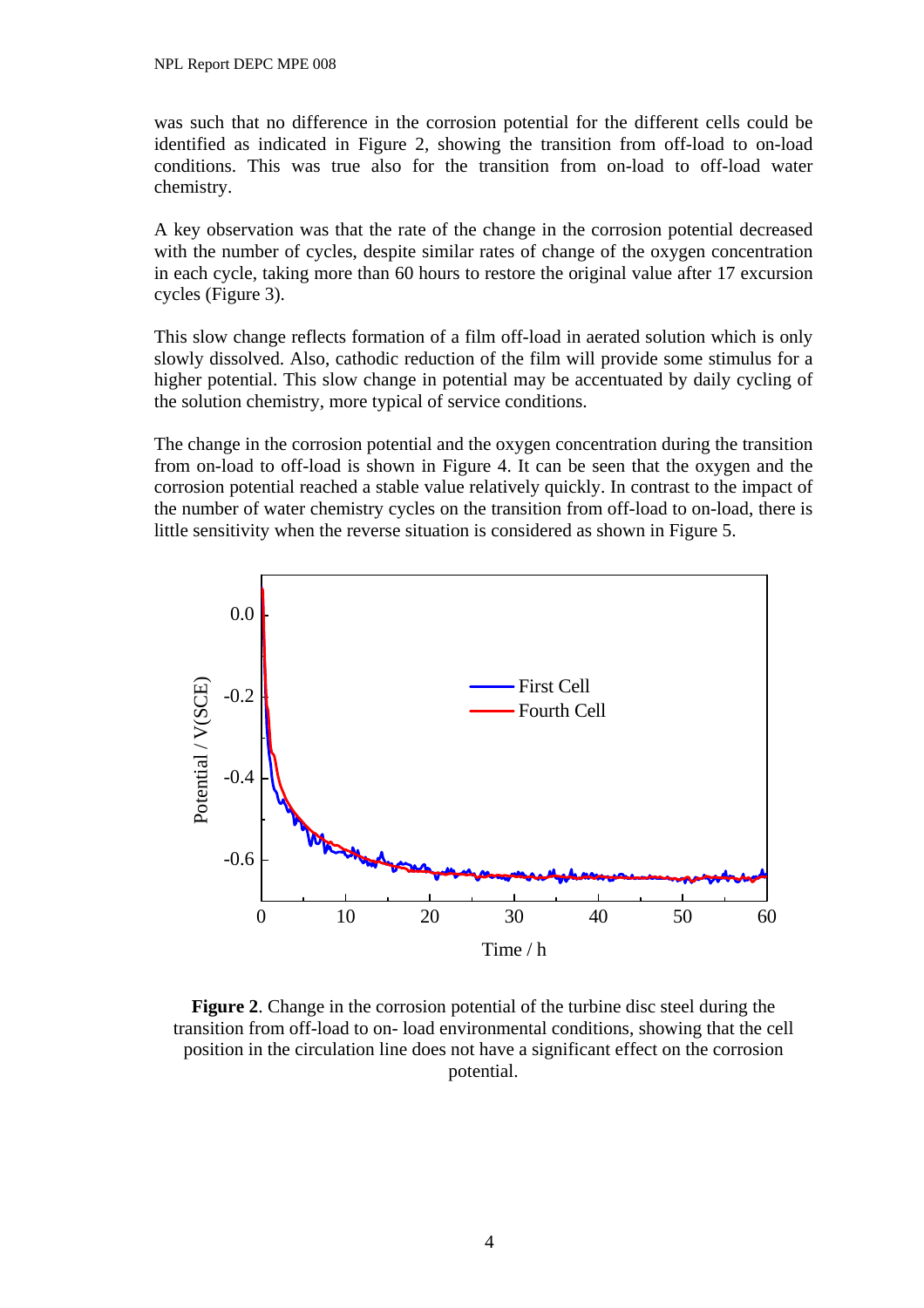

**Figure 3.** Effect of the number of water chemistry cycles on the rate of corrosion potential change during the transition from off-load to on-load water chemistry.



**Figure 4.** Time dependence of the corrosion potential during the transition from onload to off-load, also showing that the cell position in the circulation line does not have a significant effect on the corrosion potential.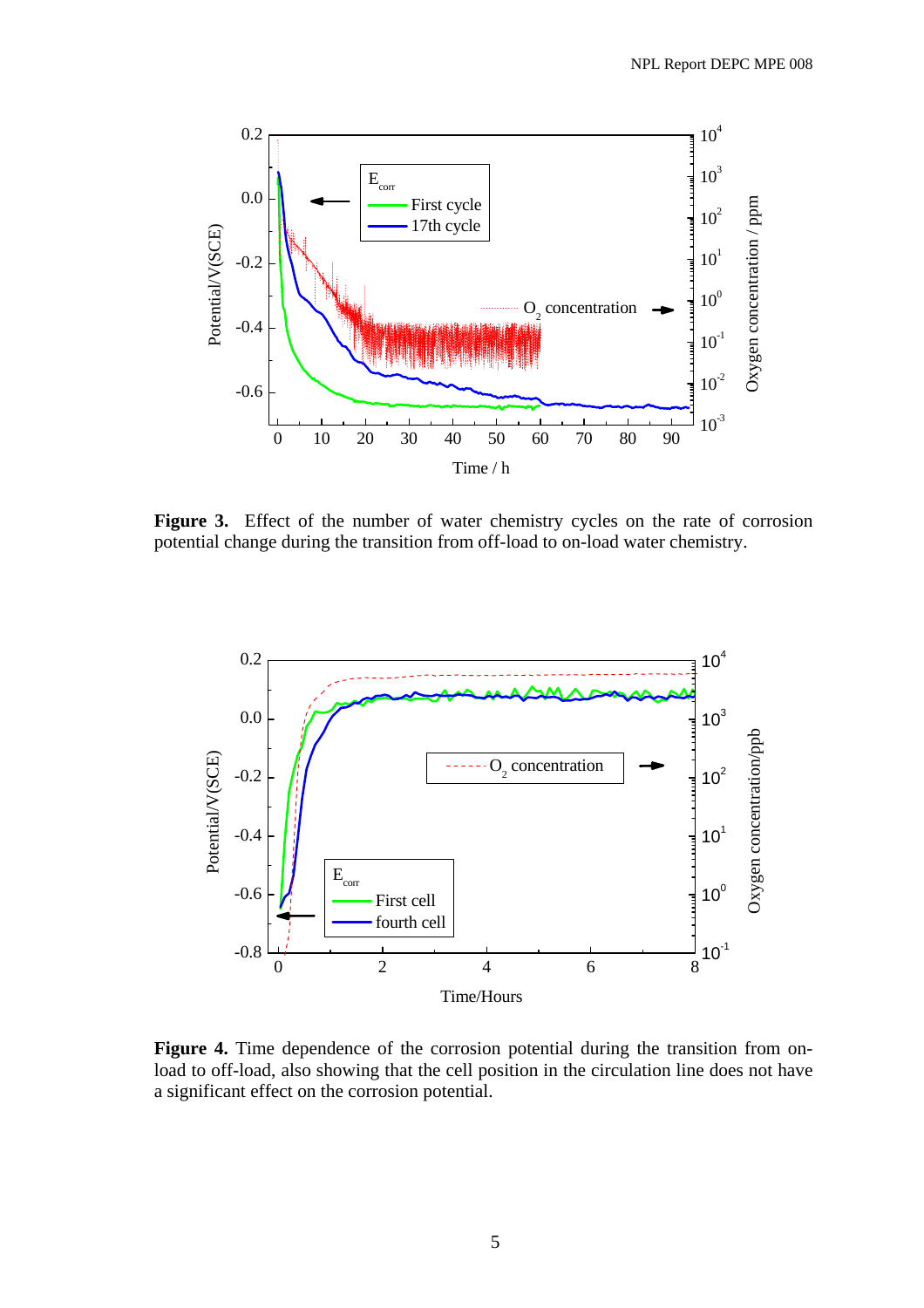<span id="page-11-0"></span>

**Figure 5.** Effect of the number of water chemistry cycles on the rate of corrosion potential change during the transition from on-load to off-load water chemistry.

#### **Pit and crack evaluation**

Two specimens were removed from the first and fourth cell after testing for 3575 hours to check for sensitivity of pitting to the particular cell in the flow line. The results showed that there was no significant effect of the cell positions in the flow line on either the pit depth or the pit distribution.

The depth and aspect ratio of pits in the specimens removed at different times were measured using a travelling microscope on a computer controlled XYZ stage and the results are summarised in Table 3. Longer-term testing is still on-going with other specimens. There are unusual features of these data. The density decreases with exposure time. This is in contrast to the behaviour in aerated solution, with or without chloride. At the shortest exposure time in the chloride and sulphate solution, individual pits were clearly observed, consistent with previous work. However, at longer times, there were a number of patchy areas of corrosion as well as individual pits. This local metal loss is probably associated with coalescence of pits to the extent that the pit features become lost as the corrosion spreads laterally. The extent of this patchy corrosion extends with exposure time and thus the pit density decreases. Linking of pits was observed with aerated 1.5 ppm chloride but the pit-like features were still discernible.

In the separate set of tests in a constant environment of deaerated 300 ppb  $CI + 300$  ppb  $SO_4^2$  solutions at 90 °C, no pitting was detected even up to 8368 h exposure (nearly 1 year). In contrast, in previously reported work<sup>5</sup>, pitting had been observed in deaerated pure water after 22 months but with no evidence of cracking. There is a need to rationalise these varied observations.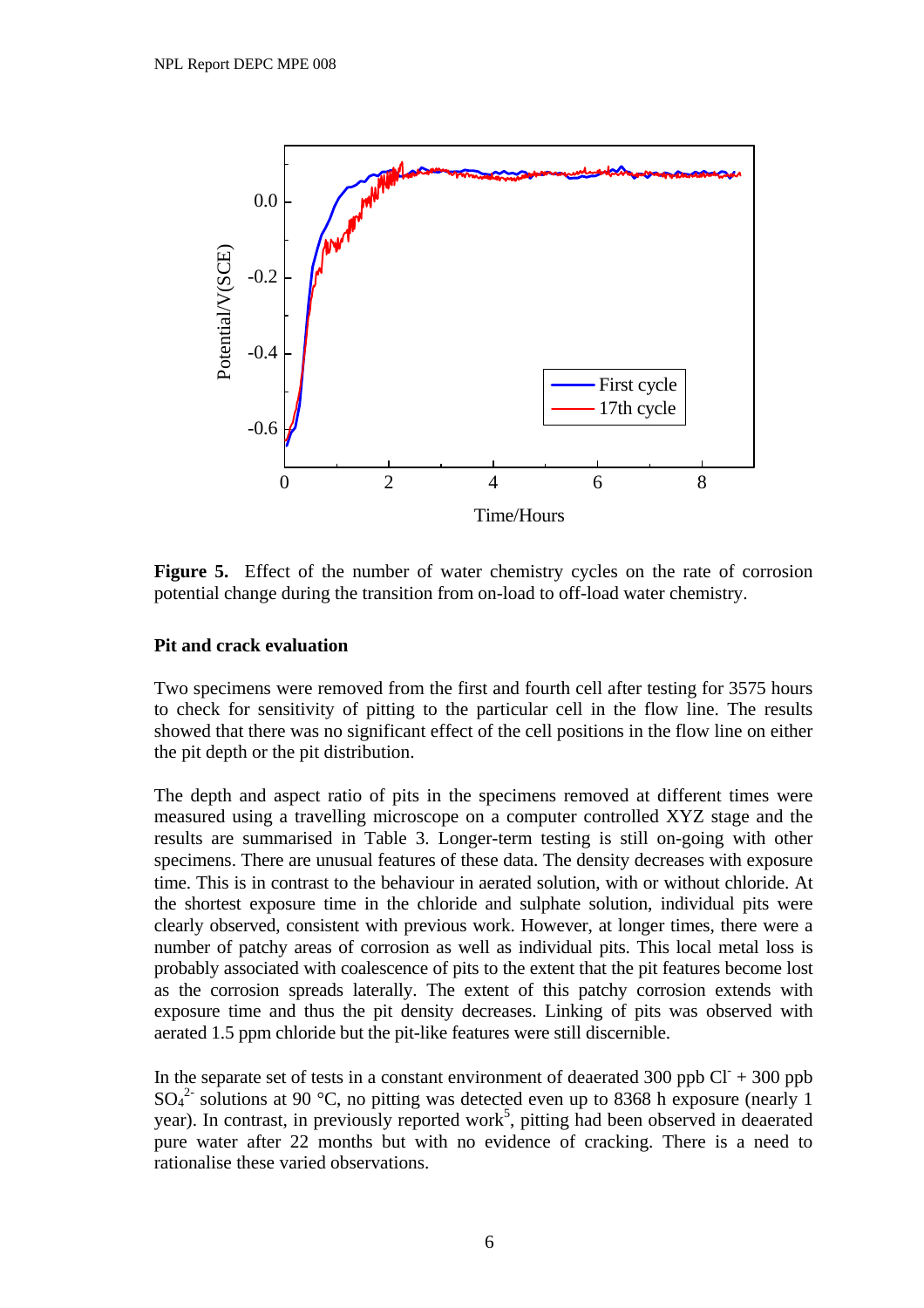For the constant environment tests, the absence of pitting in 300 ppb  $CI + 300$  ppb  $SO_4^2$  solution compared with deaerated pure water is not due to differences in oxygen concentration, which was less than 0.7 ppb in the pure water tests, too low to have an effect on corrosion potential. There was a difference in flow rate, 11 1itre/hour in the present work, compared to a previously used flow rate of 0.9 litre/hour but this would seem unimportant as the magnetic stirrer dominates the hydrodynamics. The absence of pitting most likely reflects the lower corrosion potential, -0.65 V SCE compared with –0.61 V SCE previously (it is envisaged to be associated with the anions influencing film stability).

| Test       | Cycles | Specimen     | <b>Stress</b>    | Pit                  | Average | Average        | Cracking       |
|------------|--------|--------------|------------------|----------------------|---------|----------------|----------------|
| time       |        | No           | (%               | density <sup>a</sup> | aspect  | depth of 10    | (Yes/no)       |
| (Hour)     |        |              | $\sigma_{0.2}$ ) | $\rm (cm^{-2})$      | ratio   | deepest        |                |
|            |        |              |                  |                      |         | pits $(\mu m)$ |                |
| 1687       | 10     | 11           | 90               | 239                  | 0.40    | 176            | N <sub>o</sub> |
|            |        | 25           | 90               |                      |         |                |                |
| 3575<br>21 |        | $\mathbf{1}$ | 90               | 193                  | 0.35    | 328            | Yes            |
|            |        | 5            | 90               |                      |         |                |                |
|            |        | 26           | 50               | 171                  | 0.38    | 178            | N <sub>o</sub> |
|            |        | 28           | 50               |                      |         |                |                |
| 5562       | 33     | 13           | 90               |                      |         |                |                |
|            |        | 37           | 90               | 125                  | 0.39    | 208            | Yes            |
| 7098       | 42     | 14           | 70               |                      |         |                |                |
|            |        | 15           | 70               |                      |         |                |                |
|            |        | 16           | 90               | 103                  | 0.37    | 208            | Yes            |
|            |        | 45           | 90               |                      |         |                |                |

**Table 3.** Summary of measurements on self-loaded cylindrical tensile specimens.

It is no surprise that the transient oxygen exposure enhances pitting. However, it is notable that when compared with aerated pure water under constant exposure conditions<sup>5</sup>, the average depth of the deepest pits is greater and more importantly, stress corrosion cracks initiate after a relatively short exposure time, <5months compared with >13 months for aerated pure water. The experiments do not allow us to assess the relative extent of pit growth under on-load (oxygen-free) vs off-load conditions. Once pitting has initiated, there may be retention of anions in the pit during the aerated offload period because of the potential gradient counteracting concentration-driven diffusion from the pit. It is feasible that the damage is developing most significantly during that period. Tests varying the relative times are proposed to resolve this as it is an important issue since here we are maintaining the stress in the off-load environment, whereas in service the stress will be near zero. However, our on-load period is long compared with service and the most important feature may the slow decay of potential after coming on-load (Figure 3). Thus, there is a cathodic driving force for a significant period when the steel is exposed to chloride and sulphate, which will be accentuated with the reduced on-load period (16 hours) in normal weekday service operation.